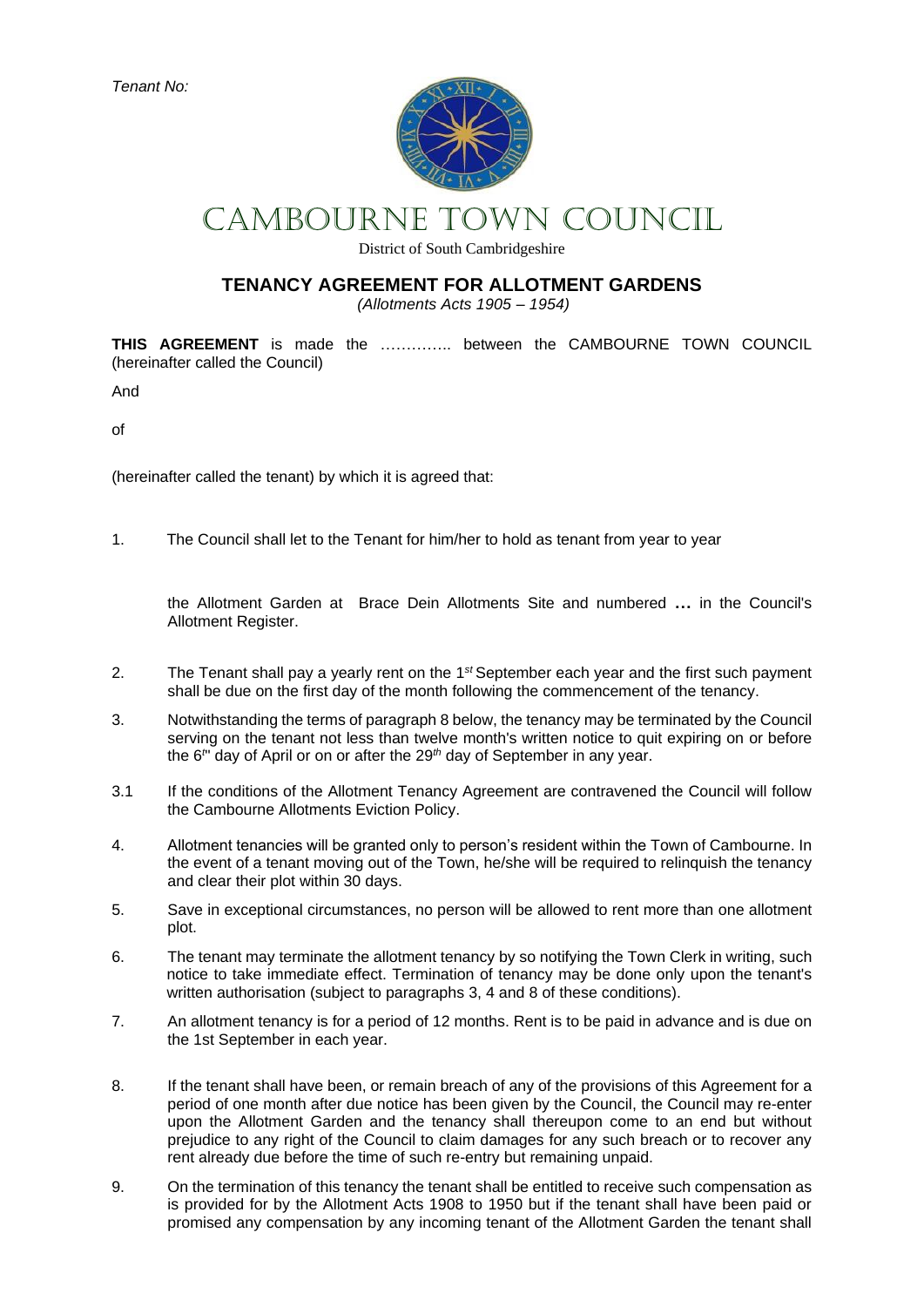before claiming any compensation from the Council give to it notice in writing of the matters in respect of which any such compensation has been paid or promised.

- 10. Any Notice to be served on any tenant shall be done by posting or delivering it to his address as last notified to the Town Clerk. Tenants must immediately notify the Town Clerk's Office of any change of address.
- 11. Any notice required by this Agreement to be given to the Council shall be delivered to or sent by post to the Town Clerk at the offices of the Council shown below.

## 12. **TENANT'S RESPONSIBILITIES**

It is the responsibility of each and every allotment tenant to:

#### **12.1 Cultivation and Use**

- 12.1.1 Not to use the tenancy of an allotment plot for the purpose of carrying on any trade or business. THE TENANCY SHALL BE ONLY FOR THE CULTIVATION WHOLLY OR MAINLY, OF FLOWERS OR VEGETABLES OR FRUIT CROPS FOR USE OR CONSUMPTION BY THE TENANT OR THE TENANT'S FAMILY.
- 12.1.1 Keep the allotment clean and in a good state of cultivation and fertility, free from noxious weeds and in accordance with the accepted rules of good husbandry.
- 12.1.2 Have at least ¼ of the allotment plot under cultivation of crops after 3 months and at least ¾ of the allotment plot under cultivation of crops after 12 months and thereafter. ('Allotment plot' refers to that which forms part of this agreement.)
- 12.1.3 Not allow more that 20% of the allotment plot to be hard landscaped e.g. patio, internal paths etc. (This does not count towards the calculation of cultivated area and will be treated as uncultivated area.)
- 12.1.4 In the event of the termination of the tenancy the Tenant shall leave the plot in a clean and tidy condition. If in the opinion of the Council the plot has not been left in a satisfactory condition, any work carried out by the council to return the plot to a satisfactory condition shall be charged to the Tenant (section 4 allotments Act 1950)
- 12.1.5 Not in any way plant, cultivate or harvest any matter which it is illegal so to plant, cultivate or harvest;
- 12.1.6 Not grow or allow to grow any tree upon the allotment plot except those grown on dwarf rooting stock. At the conclusion of the tenancy, should the Council or any incoming tenant require the removal of such trees, such removal shall be undertaken by the outgoing tenant at his cost.
- 12.1.7 Not use in any form and by any means any chemical or compound which may cause long term or permanent damage to the soil of any plot and not in any circumstances which may cause damage to the soil or produce on any other allotment plot for however short a time.
- 12.1.8 Not to utilise carpets or underlay on the allotment plot and to keep the use of black plastic membrane to a minimum.
- 12.1.9 To remove all non compostable waste from the allotment site.
- 12.1.10 Not to place any items, whether rubbish or not, in or at the bottom of any hedge or fence. No items shall be so placed on any allotment plot which may prevent the Council from carrying out any repair or maintenance works. Any such items, whether rubbish or not, which may be so left in contravention of this paragraph may be subject to removal by the Council without recompense.

## **12.2 Prohibition on Under letting**

12.2.1 Not sublet, assign or part with the possession of the allotment plot without the prior and written consent of the Council; this shall not prohibit another person, authorised by the Tenant, from cultivation of the plot for short periods of time when the Tenant is incapacitated by illness or is on holiday.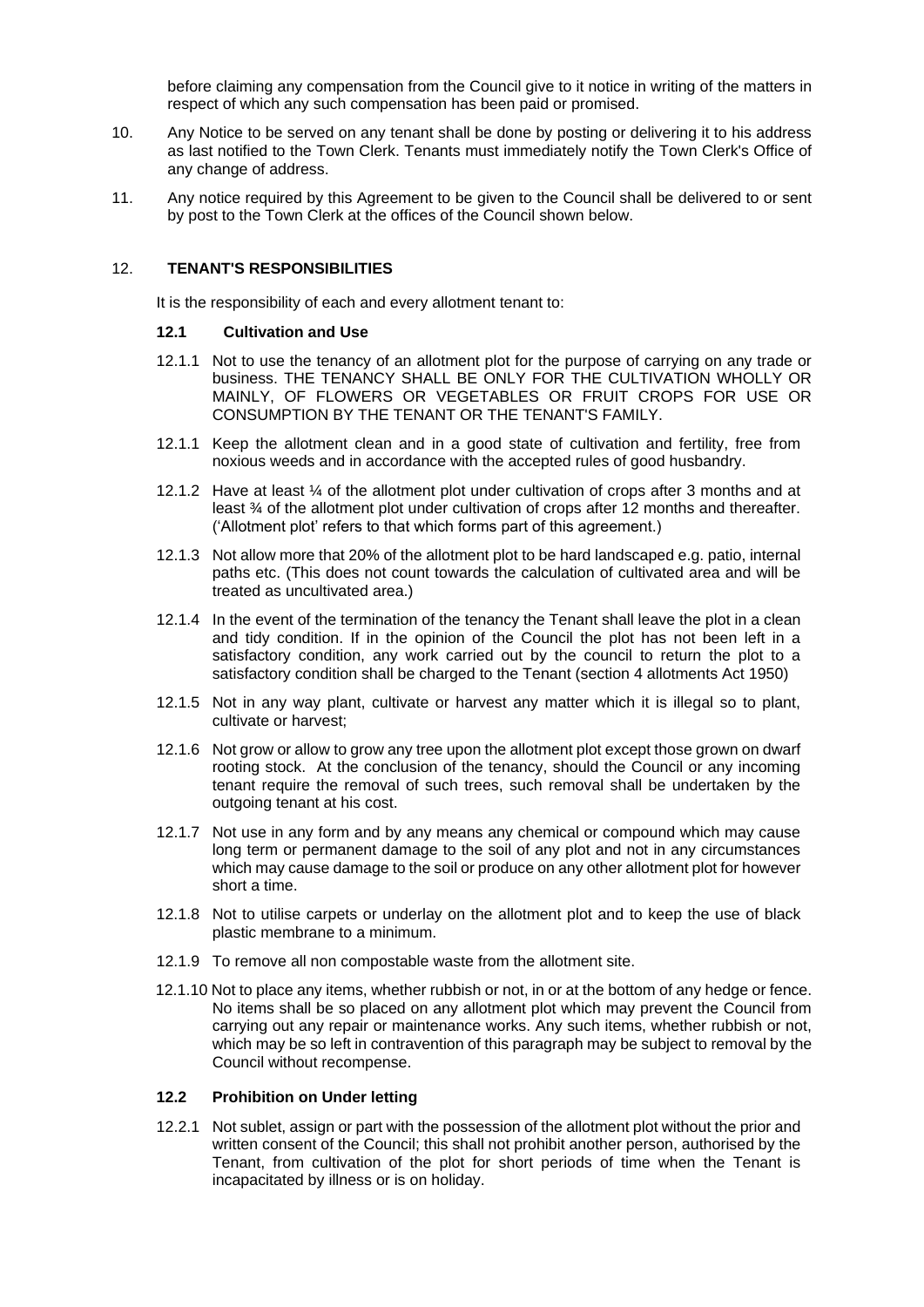## **12.3 Conduct**

- 12.3.1 Not cause any nuisance or annoyance to the tenant of any other allotment, or obstruct any path or access set out for the use of allotment tenants.
- 12.3.2 Not enter, or allow any other person accompanying the Tenant, onto any other plot at any time without the express permission of the relevant plot holder.
- 12.3.3 Be responsible for the actions of others entering the Allotment Site with his/her permission.
- 12.3.4 Not remove produce from any other plot without the express permission of the relevant plot holder.
- 12.3.5 Not do anything which will cause nuisance to any householder by, for example (but not exclusively), lighting bonfires or the accumulation of vermin.

## **12.4 Hedges and Paths**

- 12.4.1 Keep every hedge that forms part of or is adjacent to the allotment plot properly cut and trimmed (in conjunction with paragraph 13.1 below).
- 12.4.2 Be responsible for the proper care and maintenance but not cultivation of any path adjoining the allotment plot to the middle of that path or, where there is no plot opposite the path, the whole path where it adjoins the plot.
- 12.4.3 Not use barbed wire (in any form) on any fence adjoining any path set out for the use of allotment plot holders or on any boundary with any public footpath or highway.

# **12.5 Buildings and Structures**

- 12.5.1 Not erect any building on the allotment plot without the prior and written consent of the Council; (Any shed shall not exceed 30 square feet in area, nor 7 feet in height and in respect of any greenhouse 48 square feet and 7 feet respectively) the total square footage of any sheds or greenhouses shall not exceed 78 square feet and shall in any event be located so as to minimize the obstruction of any sunlight to any neighbouring plot, whether occupied or not,) Polytunnels shall not exceed a height of 3 feet without permission of the Council.
- 12.5.2 Only use glass substitutes such as polycarbonate, Perspex or other alternatives in any permitted structures.
- 12.5.3 Keep all sheds, greenhouses, polytunnels and other structures in good repair to the satisfaction of the Council.
- 12.5.4 Not store oil, fuel, lubricants or other inflammable liquids in any shed except in an approved container with a maximum capacity of 5 litres for use with garden equipment only.

## **12.6 Livestock**

- 12.6.1 Not keep animals (which include bees and chickens) on the allotment plot without the prior and written consent of the Council. There must be a maximum of 6 chicken and no cockerels.
- 12.6.2 Plot holders must comply with the keeping Chicken and Bees on Allotment Policies.
- 12.6.3 Keep livestock so that they are not prejudicial to health or a nuisance. The Council will take action if the Allotment Officer believes that any Plot holder is neglecting the animals/bees or if the animals/bees are found to cause a nuisance.

## **12.7 Dogs**

- 12.7.1 Not allow any dog to be brought into (other than on a lead) or kept upon the allotment plot by the tenant or by anyone acting with the tenant's authority or approval. Any faeces to be removed and disposed of offsite by the Tenant. Dogs must not enter any plots other than the tenants own plot.
- 12.7.2 Dogs must not be walked around the plots unless it is to and from the tenants own plot and should not disturb other animals that are kept on plots, such as hens and bees.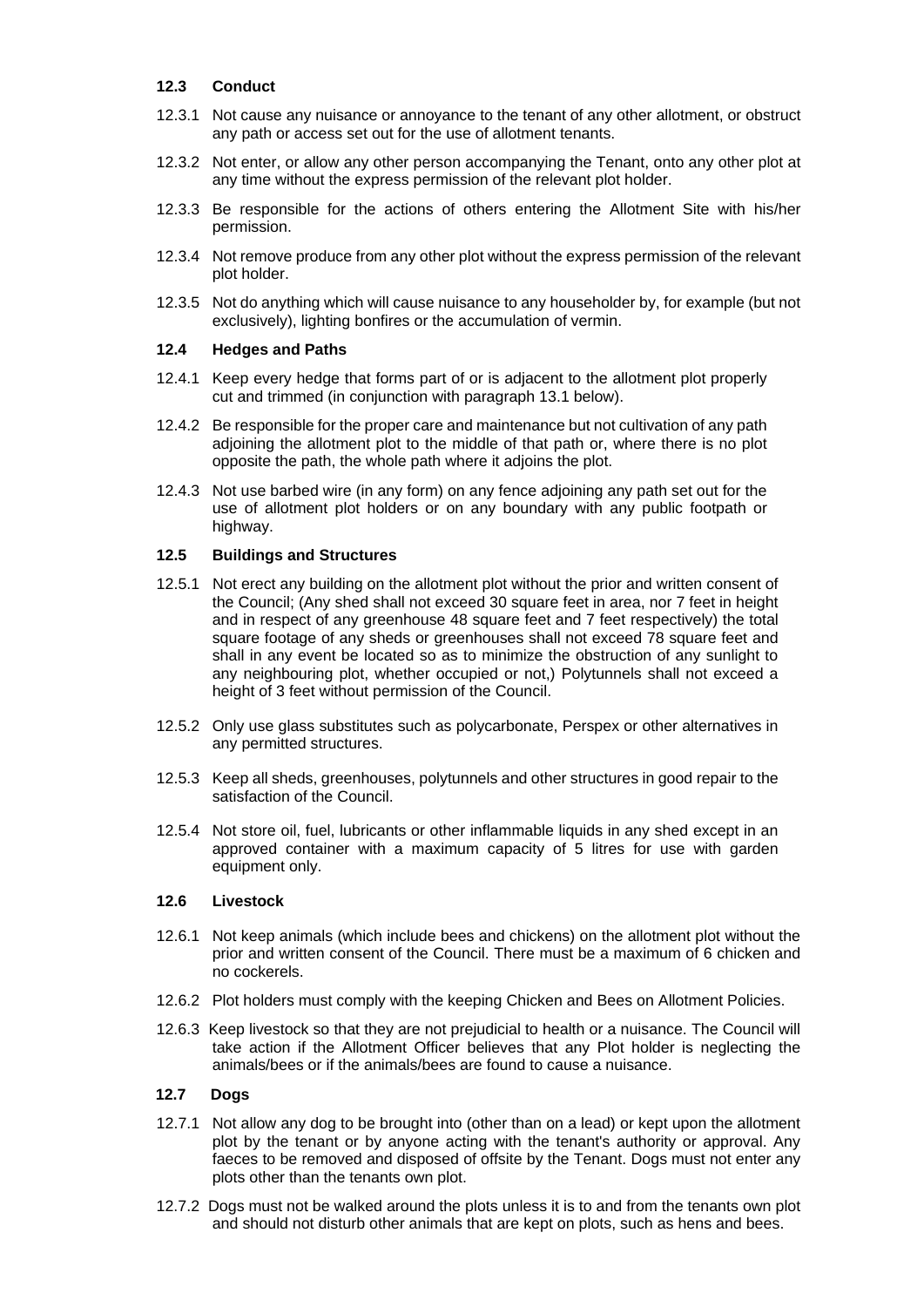## **12.8 Children**

- 12.8.1 The Council welcomes children onto allotment sites as it values the educational opportunities and health benefit such visits can bring.
- 12.8.2 Tenants who bring children to the allotments must ensure they are supervised at all time by a responsible adult. Children must not be allowed to wander around the sites on their own or be allowed to enter onto other tenants plots without the plot holders permission.

#### **12.9 Water & Fires**

- 12.9.1 Practise sensible water conservation, utilise covered water butts on sheds and other buildings and have consideration at all times for other tenants when extracting water from water points. The use of hosepipes should be kept to a minimum and never left attached to a water point unattended.
- 12.9.2 Not light fires or burn any material on the Allotment site including the use of incinerators and barbecues.

## **12.10 Vehicles**

- 12.10.1 Not garage or keep any motor vehicle, trailer or caravan on an allotment plot or on any path thereof.
- 12.10.2 Park all vehicles in the designated areas for parking and not to obstruct the footpaths at any time.

### 13. **COUNCIL'S RESPONSIBILITIES**

The Cambourne Town Council shall be responsible for:

- 13.1 The maintenance and repair of the hedges and fences bordering the allotment sites including those gates and accesses properly existing at 1st April 2005 (subject to paragraph 12.4.1 above);
- 13.2 The installation and maintenance of a proper water supply to various points on the allotment site, although no responsibility will be accepted by the Council for the cessation of such a supply for reasons of leakage by accidental damage or other means or upon the order of any authorised water undertaking;
- 13.3 For the maintenance of the main access path through each allotment site in the region of 2m in width sufficient for the purpose of infrequent passage by vehicles for collection/delivery to allotment plots, BUT NOT FOR PARKING;
- 13.4 To demand of each allotment tenant on or about the 1<sup>st</sup> September in each year the amount of money due in respect of rent for each tenancy. The yearly rent shall be as determined by the Council from time to time, together with any such charge agreed for the supply of water.
- 14. IT SHOULD ESPECIALLY BE NOTED that the Council accepts no responsibility for the loss of or damage to any item (which includes any cultivated matter) on any allotment plot unless by any proven negligent action by the Council or any of its employees. (See NOTE below)
- 15. The Council reserves the right for any of its officers, servants or agents to enter onto any allotment for the purpose of inspecting the state of cultivation of any plot, determining the compliance with any of these conditions, or for any other purpose statutorily so authorised.

16 In order to complete your Tenancy Agreement please read the following declarations which have been put into place following The General Data Protection Regulation (GDPR) 25<sup>th</sup> May 2018.

16.1 I hereby give permission for Cambourne Town Council to hold personal information of myself / organisation which includes all or some of the following: Names, addresses, email addresses and phone numbers on their Edge database.